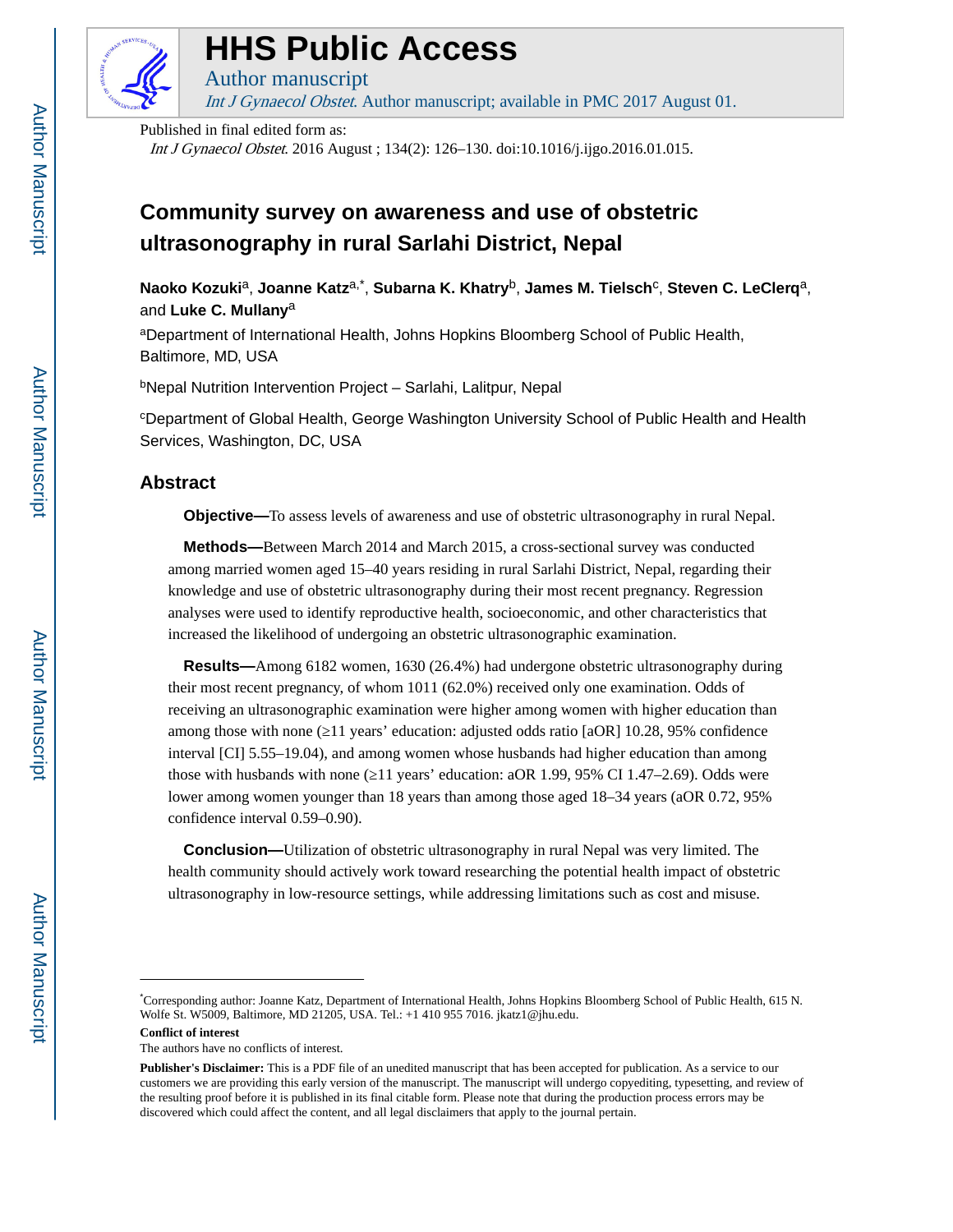#### **Keywords**

Global health; Intrapartum-related complications; Maternal health; Neonatal health; Ultrasonography

# **1. Introduction**

Ultrasonography is an invaluable medical diagnostic technology that allows for noninvasive imaging of internal organs and other tissues. In the context of obstetric use, ultrasonography is used to confirm a pregnancy, verify multiple pregnancies, assign gestational age, monitor growth, detect fetal abnormalities, and diagnose placental or amniotic fluid problems. Even in settings where the equipment or operator skill does not enable all such examinations to be completed, providing a basic examination could be beneficial in both managing the prenatal period and assessing potential intrapartum-related risk. For example, early diagnosis of risk factors such as multiple pregnancy, non-cephalic presentation, and preterm birth (via gestational age dating) might be useful to inspire birth preparation in areas where access to tertiary-level care—or any facility-based care—is limited. An early examination at 10–14 weeks of pregnancy facilitates accurate gestational age dating and the detection of abnormalities, whereas later examinations  $\left(\frac{18-22}{18-22}\right)$  weeks and/or  $\sim$  30–34 weeks) allow an examination of fetal anatomy and growth [1].

Access to ultrasonography remains very limited in low-income countries, particularly in rural settings [2]. In Nepal, a diploma medical radiology diagnostic course was started in 1988 at the main teaching hospital in Kathmandu (Tribhuvan University Teaching Hospital), producing its first graduates in 1990 [3]. There are approximately 150 radiologists in the country (1 per ~185 000 individuals), and this small cadre is largely concentrated in Kathmandu Valley and other major cities [4]. In the USA, by contrast, more than 37 000 radiology professionals are registered with the American College of Radiology for a population of approximately 319 million [5]; the USA has approximately 20 times more radiologists per person than Nepal.

The primary aims of the present study were to describe current use and awareness of obstetric ultrasonography in rural Nepal and to identify predictors of use. A secondary aim was to understand the extent to which obstetric ultrasonography has been incorporated into prenatal care messaging at birthing centers in the study area.

#### **2. Materials and methods**

The present cross-sectional study was conducted in rural Sarlahi District, Nepal. Sarlahi District is located in the southern plains of Nepal, and its inhabitants mainly belong to the Madheshi ethnic group [6]. The study was nested in the Nepal Oil Massage Study, a clusterrandomized community-based trial examining the impact of topical application of sunflower seed oil on neonatal mortality and morbidity as compared with traditionally used mustard seed oil (Clinicaltrials.gov NCT01177111). The parent trial initiated enrollment in November 2010, but data for the present substudy on ultrasonography awareness and use were collected between March 1, 2014 and March 31, 2015. The parent study is still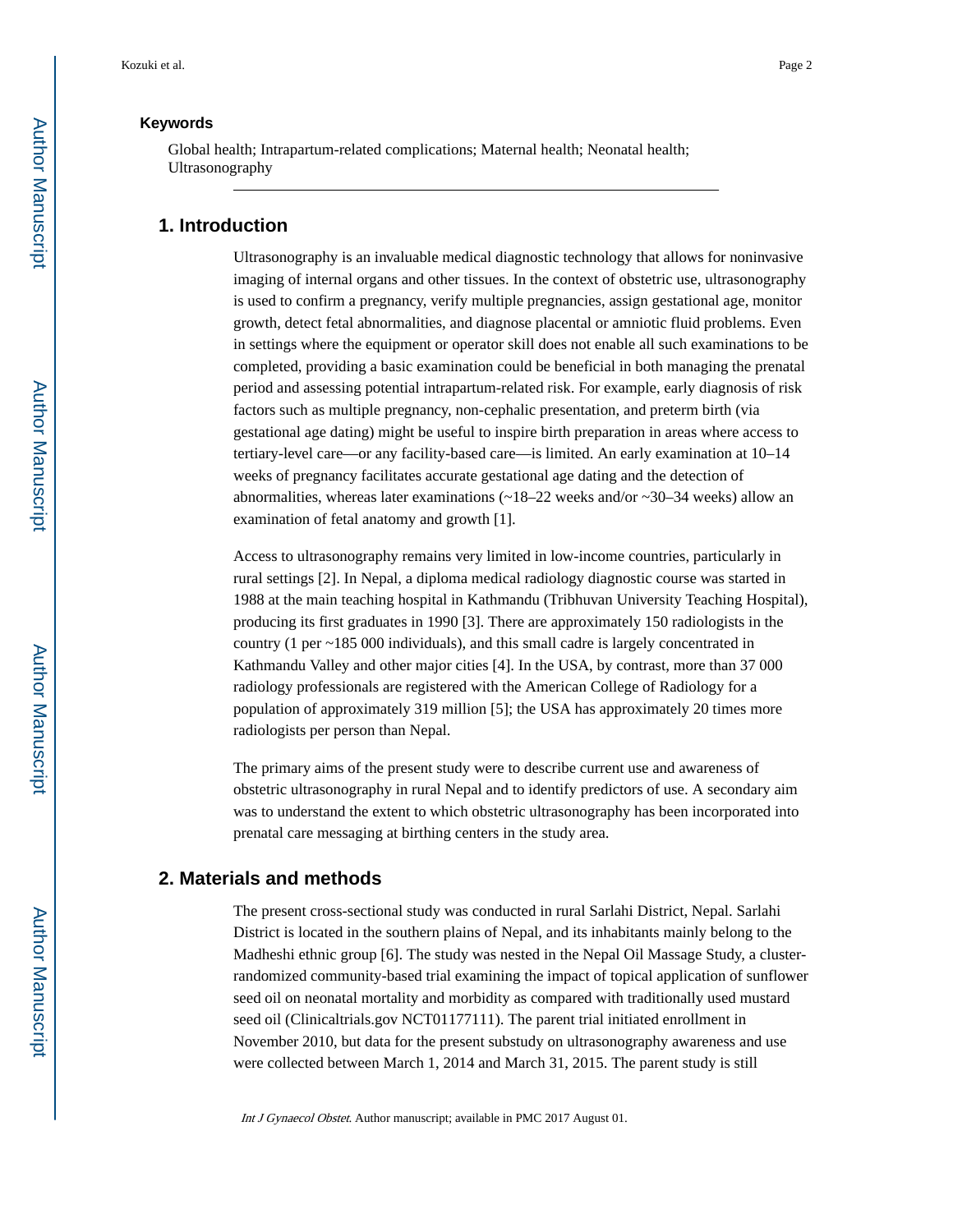Health Institutional Review Board, Baltimore, MD, USA, and the Tribhuvan University Institute of Medicine, Kathmandu, Nepal. Owing to the low rate of female literacy in the community, the study staff verbally read the consent form to participants and the participants provided oral consent.

The study area encompasses 34 of 99 Village District Committees (an administrative unit) in the district and has a population of approximately 300 000. All married women of reproductive age (15–40 years) residing in this area were eligible for both the parent study and the present study. Eligible women were interviewed every 5 weeks to assess whether there was a missed menstrual period since the previous visit and, if so, they were offered a pregnancy test. If they tested positive, they were invited to participate in the study. Data on their anthropometry and socioeconomic status were recorded at the same visit. Families were instructed to notify the study staff immediately after delivery, and data on maternal and newborn health and conditions during labor and delivery were collected during a home visit made right after this notification was received. During the substudy, questions on awareness and use of obstetric ultrasonography were collected at the postpartum visit.

For data analysis, the characteristics of the respondents were summarized and their survey responses on ultrasonography awareness and use were tabulated. Regression analysis was conducted, with receipt of obstetric ultrasonography during the most recent pregnancy as the outcome of interest. Seven exposure variables were assessed: number of prenatal care visits made  $(0, 1, 2-4, 5)$ ; maternal education (no formal education,  $1-6$  years,  $7-10$  years,  $11$ years); husband's education (no formal education, 1–6 years, 7–10 years, 11 years); socioeconomic status, as represented by ownership of *bari* (rain-fed uplands) and/or *khet* (irrigated lowlands; <1 katta, 1 katta [1 katta is approximately 338  $m<sup>2</sup>$ ]) and housing structure (mainly thatch, grass, and/or branches; mainly wood, cement, and/or brick); maternal age  $(\langle 18, 18 \rangle$  to  $\langle 35, 35 \rangle$  years); gravidity (first pregnancy, 1–3 previous pregnancies, ≥4 previous pregnancies); and sex of live-born children before the index delivery (no prior children, 1 live-born son, no live-born sons and 1–2 live-born daughters, no live-born sons and  $\beta$  live-born daughters). The categories for the variable "sex of liveborn children" were chosen to understand whether preference for, and/or pressure to have, male children would affect use of obstetric ultrasonography. A logistic regression model was used to calculate the adjusted odds ratio (aOR) and 95% confidence interval (CI). P<0.05 was considered to be statistically significant. Stata version 13.0 (StataCorp, College Station, TX, USA) was used for the analyses.

Separately, to address the secondary aim, semi-structured interviews were undertaken with the highest-ranking clinician available at each of the 12 birthing centers in the study area in March 2014. All birthing centers in Nepal provide free prenatal care as well as intrapartum care. Additionally, the Safe Delivery Incentive Program has been in place since 2005; the program offers cash to women who attend four or more prenatal care visits and additional money if they deliver at a birthing center [7]. The interview guide included questions about the availability of supplies, equipment, and staff for intrapartum-related care, and about the protocol for addressing complicated deliveries. The protocol for referral for prenatal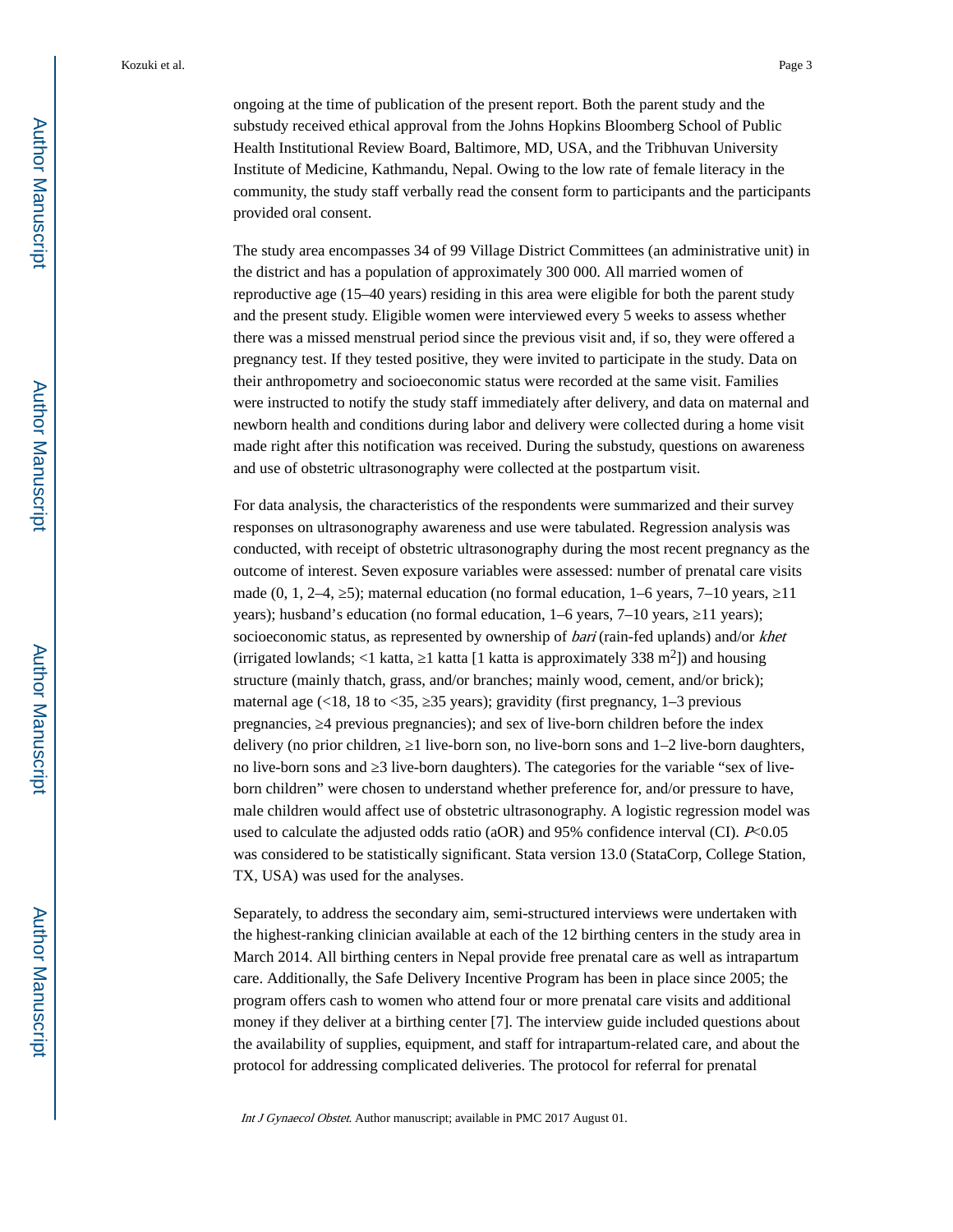ultrasonography during prenatal care visits was also explored. The responses were organized into a matrix in Microsoft Excel 14.5.8 (Microsoft Corporation, Redmond, WA, USA), with each facility interview entered as a row and the main themes from the interview guide entered as columns, and salient themes were extracted.

# **4. Results**

During the study period, 6182 women who had recently delivered were interviewed; 4686 (75.8%) interviews were conducted within 24 hours of delivery, 544 (8.8%) within 3 days of delivery, and 253 (4.1%) within 1 week of delivery. The mothers were young, and most had had between one and three previous pregnancies (Table 1). More than two-thirds of the interviewed women had no formal education (Table 1).

Overall, 3962 (64.1%) women had heard of ultrasonography or "video X-ray" (a more commonly used term). A large majority of those who had heard of ultrasonography believed that the examinations were for determining fetal position, and fewer than half reported that it was more generally for the fetus's health, for the mother's health, and/or for fetal sex determination (Table 2). More than half the women had heard about ultrasonography from their families, neighbors, and/or friends, whereas few had heard about it from certified practitioners (auxiliary nurse midwives, health assistants, community medical assistants, staff nurses) or doctors (Table 2).

Among the 3962 women who had heard of ultrasonography, 3852 (97.2%) provided responses on its use. Overall, 1630 women had received an ultrasonographic examination during their most recent pregnancy, which equates to 26.4% of all women surveyed. Of those who underwent an examination, most received only one (Table 3). Approximately onethird of those who underwent an ultrasonographic examination reported that they had sought it because of physician recommendation, and almost one-half reported seeking it to check fetal position (Table 3). A small proportion reported that they received the examination to determine fetal sex (Table 3). Half the women underwent their most recent ultrasonographic examination within the study district (Sarlahi) (Table 3). Locations outside the study district included cities with referral facilities in districts to the west (Birganj, Parsa) and east (Janakpur, Dhanusa) of Sarlahi District (3–4-hour drive), and cities in India, mostly to the south of Sarlahi District in the Indian state of Bihar.

The median fee for one ultrasonographic examination was 700 Nepali rupees (NPR; interquartile range 600–750; approximately US\$7 as of March 2015). The mean fee was NPR776 (range 200–6400). In 116 (7.1%) cases, the fee was more than NPR1000. The outlier fees above 1000 rupees were, for the most part, for examinations conducted for fetal sex determination. Informal inquiries made with private ultrasonography clinics by the study researchers indicated ultrasonography fees to be NPR400–600.

More prenatal care visits and higher maternal and paternal education were associated with higher odds of a woman receiving an ultrasonographic examination during her pregnancy (Table 4). Educational attainment of the mother had a stronger association with the likelihood of receiving an ultrasonographic examination than did educational attainment of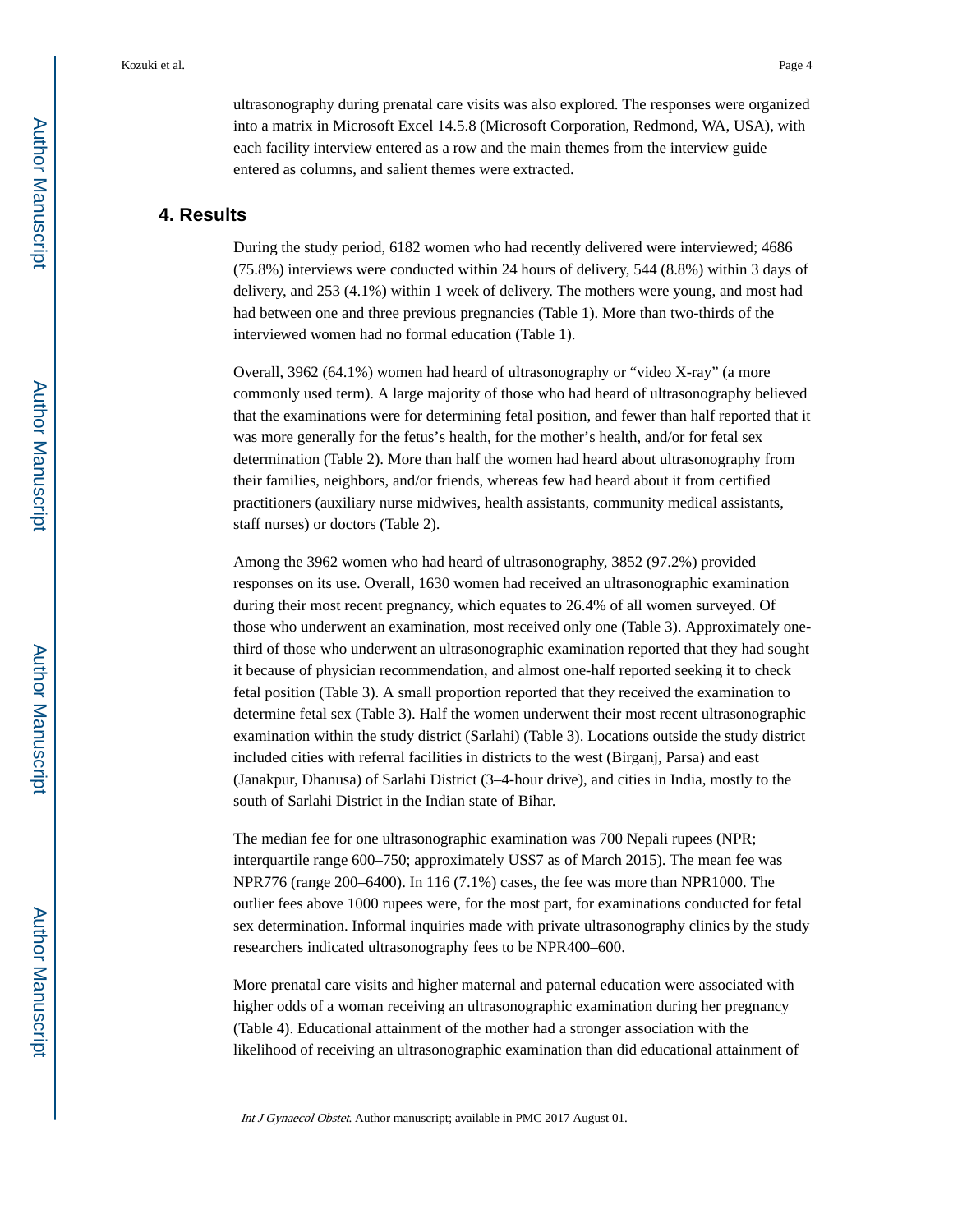the husband. The two proxies for household income—land ownership and housing materials —had weak but significant associations with receiving an examination. A young mother (<18 years) had lower odds of undergoing an examination than did a woman aged 18 years or older but younger than 35 years (Table 4). Using women who had at least one live-born son before the index pregnancy as a reference, those who had 1–2 live-born daughters and no live-born sons did not have increased odds of ultrasonography, but those who had three or more live-born daughters and no live-born sons had significantly increased odds of undergoing an ultrasonographic examination (Table 4).

Twelve facilities were identified as birthing centers in the study area, covering approximately one-third of the whole district. None of these centers had ultrasonography capacity; as a result, many women attended private clinics within the district to obtain an ultrasonographic examination. Auxiliary nurse midwives were interviewed at 10 facilities and staff nurses at two facilities.

The message given during prenatal care about ultrasonography differed across the 12 birthing centers. Providers from three centers (one primary health center, two health posts) stated that they refer everyone who comes in for a prenatal care visit for ultrasonography. Providers from three other facilities (one primary health center, one sub-health post, one facility run by a non-governmental organization) stated that they refer only if they suspect a risk factor (e.g. non-cephalic presentation, multiple pregnancy, or growth-restricted fetus).

Five interviewees indicated that women usually comply with an ultrasonography referral if they are notified that an abnormality is suspected, but otherwise do not or are less likely to. One provider explicitly indicated that he/she limits referrals to women with suspected risk factors because of concerns about the financial burden on the patient to pay for ultrasonography. Providers from other birthing centers mentioned more vaguely that the importance of ultrasonography is conveyed to the mother, or that they recommend ultrasonography but not in a standardized manner. Lastly, providers from two birthing centers expressed concerns about the quality of ultrasonographic examinations conducted at a private clinic: one indicated that she had received sonograms from the private clinic that were not of the uterus.

# **4. Discussion**

Despite the potential of obstetric ultrasonographic diagnostics to improve fetal, neonatal, and maternal care-seeking, utilization in the rural plains of Nepal was found to be very limited. Only slightly more than one-quarter of recently pregnant women received an obstetric sonographic examination, of whom more than half underwent only one examination. High maternal and paternal educational attainment, having three or more liveborn daughters but no live-born sons, and proxy variables for household income significantly increased the odds of receiving an ultrasonographic examination, whereas younger maternal age (<18 years) significantly decreased the odds.

Nepal has made great progress in reducing its neonatal and maternal mortality, and has successfully met its Millennium Development Goals 4 and 5. Nevertheless, stillbirths and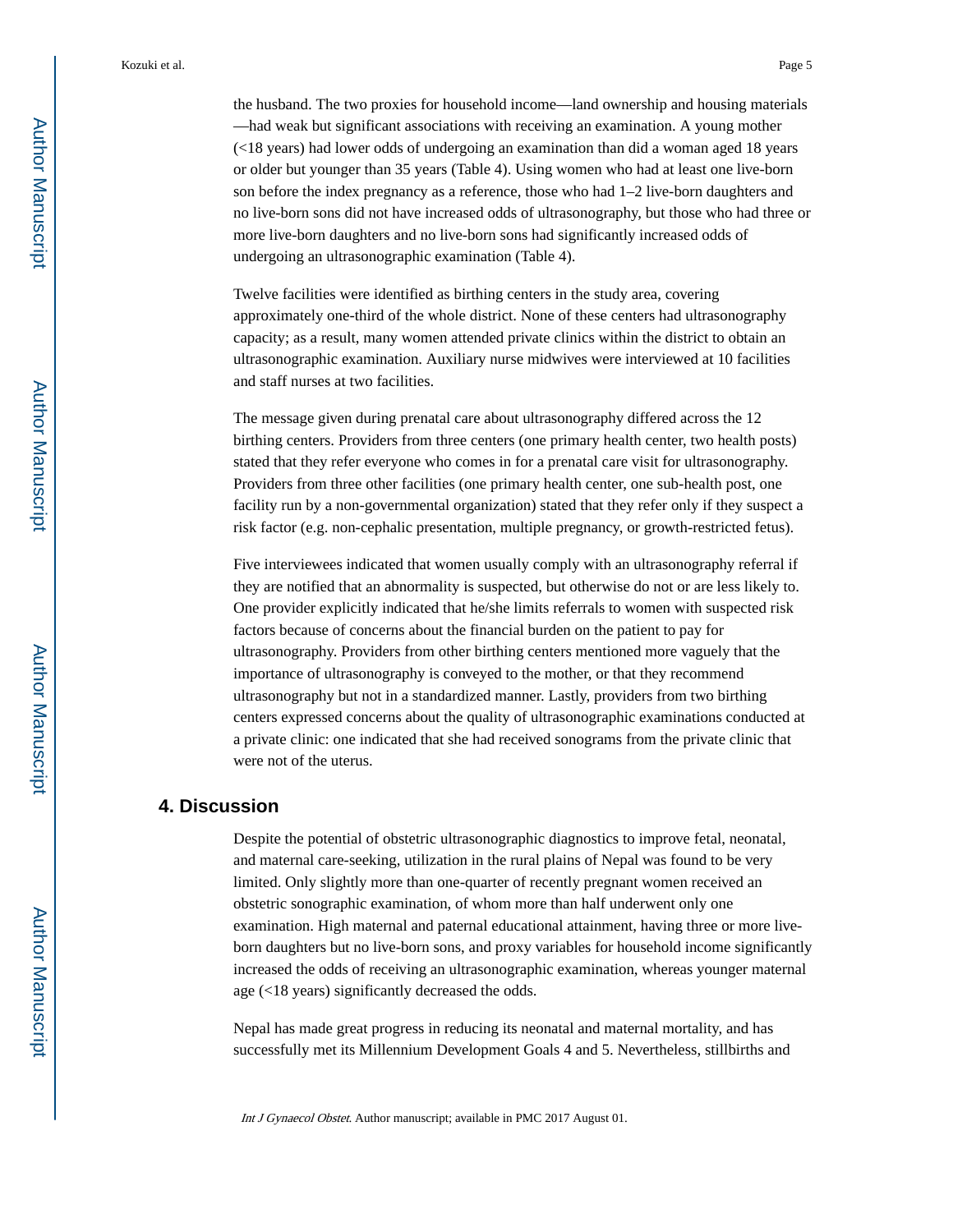neonatal and maternal mortality remain high (23 stillbirths per 1000 births [8], 23 neonatal deaths per 1000 live births [9], and 280 maternal deaths per 100 000 live births [9]). Additionally, it is expected that an increasing percentage of these deaths will be attributable to intrapartum-related complications as the mortality rates continue to decrease.

Improving diagnostic capacity for potential intrapartum-related complications might be beneficial, allowing households to make appropriate birth preparation before the start of labor; tertiary referral facilities can be difficult to reach in rural areas owing to distance, transport, and cost. Referral to these locations during labor from the first point of contact with the health system might cause fatal delays for risky conditions that could be diagnosed prenatally. For example, the present study area, which has a population of approximately 800 000 individuals (unpublished data), does not have one facility with cesarean delivery capacity. The nearest comprehensive emergency obstetric care facilities, which by definition have this capacity, are located in Birganj and in Janakpur, both 3–4 hours away by car.

Creating a cadre of fully trained radiologists will require substantial human and financial resource inputs into the medical education system in Nepal, but task-shifting by training lower-level health workers to detect basic obstetric risk factors might be feasible, especially with ultrasonography technologies becoming more affordable and portable [10]. Taskshifting might also help to address concerns regarding the poor quality and misuse of ultrasonography that could be introduced through the proliferation of unregulated private clinics. The potential for remote radiologists to interpret locally conducted ultrasonographic examinations through telemedicine strategies might also leverage the limited number of radiologists for greater coverage. Further research is needed to determine whether provision of obstetric ultrasonographic examinations increases institutional deliveries and subsequently improves pregnancy outcomes in this context.

Various training programs have explored the expansion of ultrasonography use in lowresource settings. A Partners in Health program in Rwanda trained non-radiologist physicians in a 9-week program, and showed that the trainees achieved 96% concordance with a radiologist's diagnosis [11]. The same study included 345 obstetric and non-obstetric scans, and 43% of patients had their health management plan altered [11]. In South Africa, a controlled trial examined the effect of adding basic ultrasonography services at a community-based midwifery unit, and witnessed reductions in referrals to higher-level facilities [12]. However, the sustainability and long-term quality of such programs are unclear.

Ultrasonography has also been introduced in refugee camp settings [13,14]. In a camp on the Thai–Burmese border, for example, local health workers were able to make accurate fetal anthropometric measurements after a 3-month training period, thereby improving gestational age dating [14]. Mothers attending these clinics reported use of ultrasonography as a way to increase safety during childbirth, with many expressing concerns about the position of the fetus [15]. An ongoing multicountry (Pakistan, Kenya, Zambia, Democratic Republic of Congo, and Guatemala) cluster-randomized trial (Clinicaltrials.gov NCT01990625) is exploring whether the introduction of ultrasonography in rural health clinics might improve pregnancy outcomes [16]. The ultrasonography technology itself is also being addressed to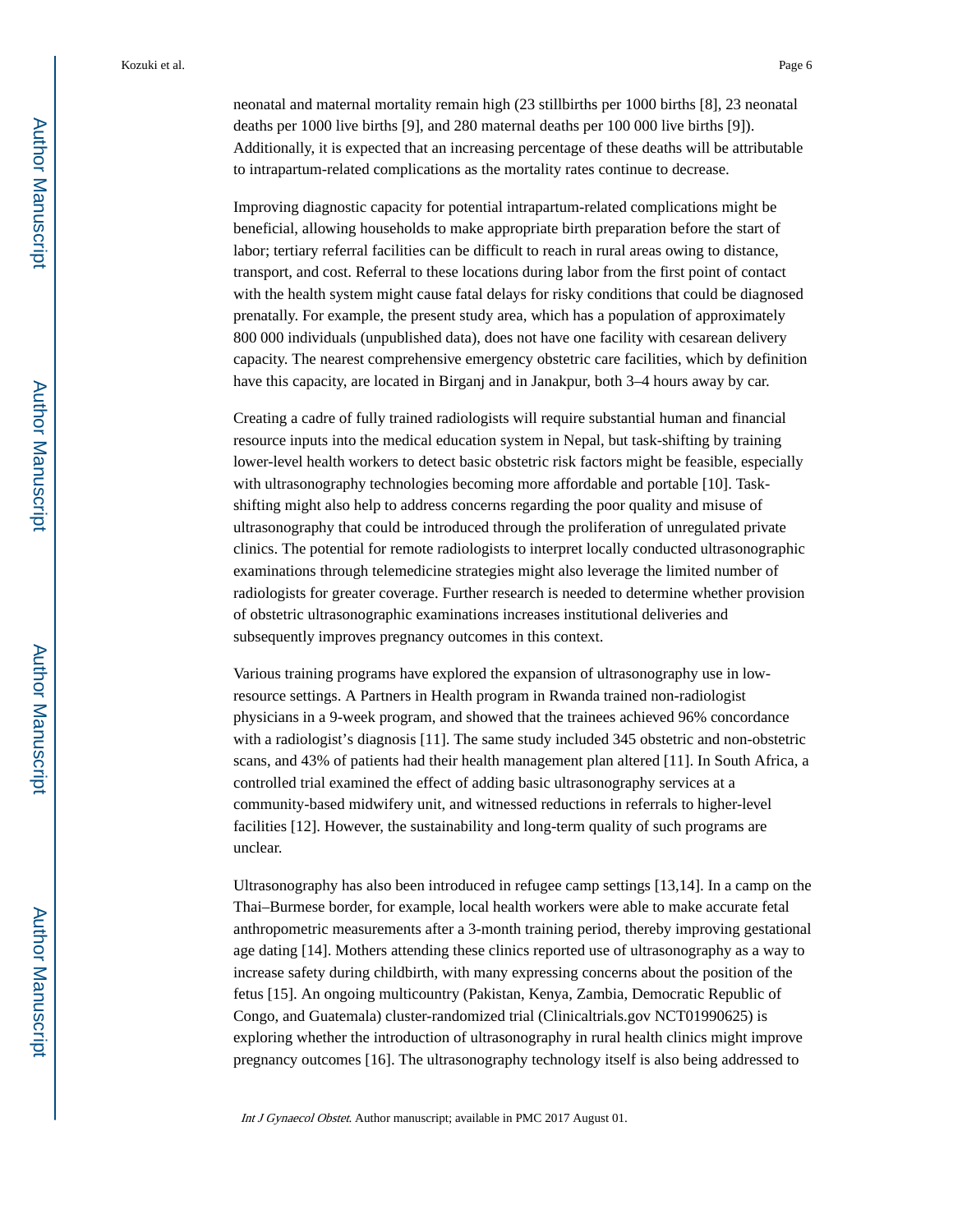determine whether low-cost, easy-to-use machines can be developed to best meet the level of human resource available in the health systems of low-income countries [17].

Expanding the use of ultrasonography will require caution. Increased access in low-income countries has led to misuse and overuse in some contexts. In a survey of 400 women in Vietnam [18], the average number of scans during pregnancy was 6.6, and one-fifth of the respondents had 10 or more scans. The investigators indicated that this was most probably driven by the facility's desire for extra revenue [18]. Similar excessive use of ultrasonographic examinations—with the examinations being a source of revenue—has occurred in Syria [19]. Additionally, when 232 obstetric scans recorded in a Ugandan hospital were categorized as appropriate (i.e. provided for specific medical reasons, and dating and screening for congenital abnormalities at 10–24 weeks) or inappropriate (i.e. gestational age dating beyond specified time, routine monitoring of growth despite no indication of intrauterine growth restriction, and repeat scans for inability to determine placental position), 53.4% were labeled as inappropriate [20]. Lastly, in a clinic in Botswana where the doctors were all expatriates, overestimation of the diagnostic power of the ultrasonographic examination was observed, with some patients believing that all abnormalities and complications might be detected through sonography [21].

Ultrasonography can also be used for fetal sex determination. Prenatal sex determination and sex-selective abortions are illegal in Nepal [22]. A survey conducted in Nepal by the Center for Research on Environment Health and Population Activities noted that 11.1% women had sought an obstetric ultrasonographic examination, and one-quarter of those sought it for prenatal sex determination [22]. Such use of ultrasonography not only has implications for abortion rates and sex ratios, but also carries the potential consequences of incorrect assessment. In a Nigerian study [23], some women who delivered a female neonate after being told that their fetus was male via ultrasonography reported negative experiences such as marital conflict (including physical violence from their partners) and regret toward tubal ligation. A Ghanaian study [24] showed an ultrasonography accuracy of only 86.5% for detection of fetal sex. Task-shifting to integrate ultrasonography into the public health system and thus reducing the role of unregulated private clinics might help to control misuse of ultrasonography.

The issue of prenatal sex determination has discouraged the expansion of ultrasonography, especially in south Asia. In the present study, approximately 7% of women who reported receiving an ultrasonographic examination during their pregnancy stated that they sought the examination for fetal sex determination. Notably, mothers with three or more live-born daughters and no live-born sons in the family were more likely to seek an ultrasonographic examination during pregnancy, which might hint at plans for sex-selective abortion. Regulatory enforcement has been effective to some degree in addressing misuse of ultrasonography. For example, Nawanshahr District in India conducted a vigorous campaign against fetal sex determination, and successfully corrected the sex ratio [25]. The ratio imbalance reappeared once the campaign ended, and the methods that were used—including rigorous investigation of ultrasonography scans and abortions—could have been too intrusive. It is necessary to explore effective measures at the individual, community, and government level to address this issue; sex selection is a legitimate concern that touches on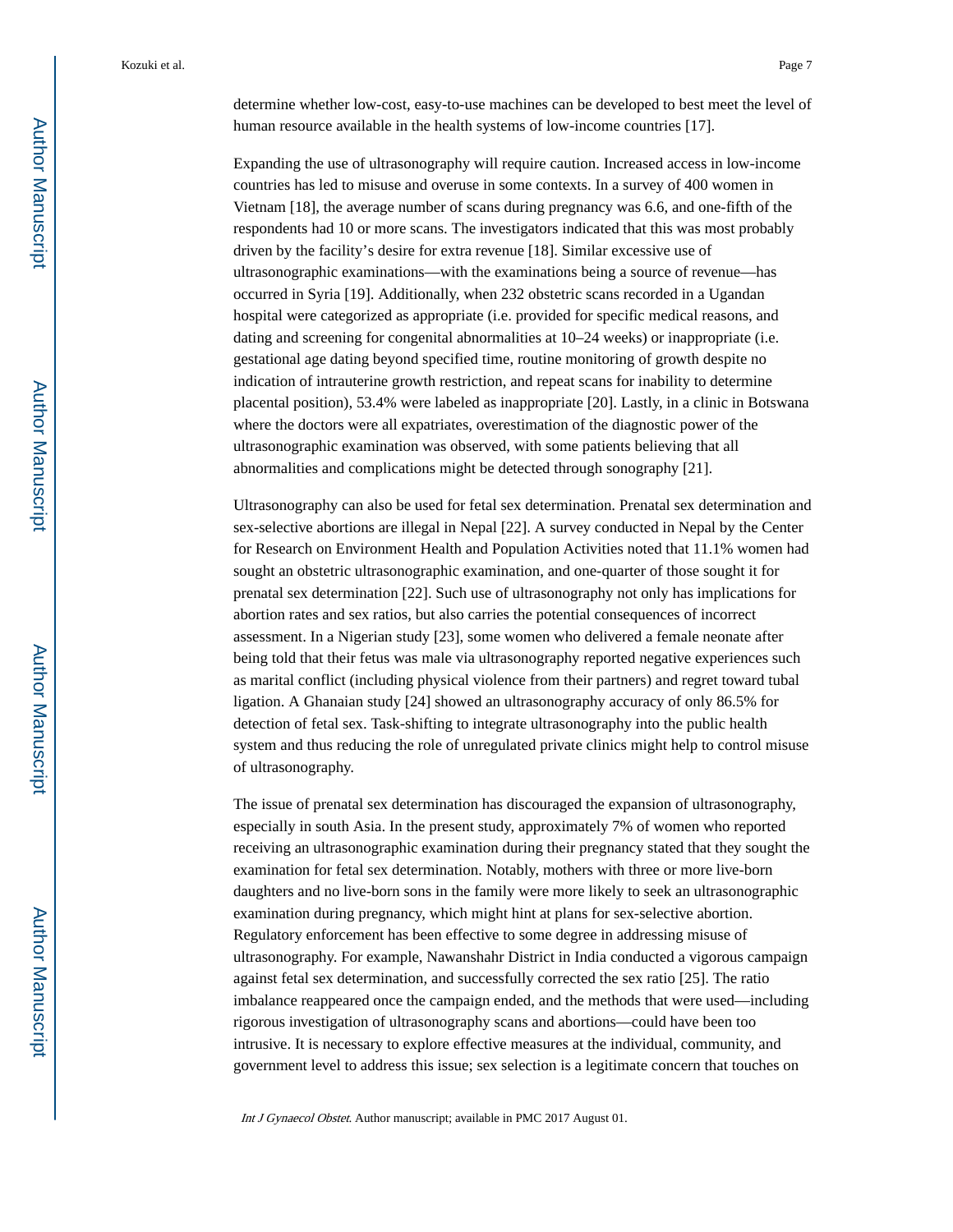issues of human rights and sex equality, but the potential health benefit of obstetric ultrasonography must not be dismissed because of these concerns.

The strength of the present study is the quality of the information obtained. The data on maternal characteristics were collected during the pregnancy, and data on knowledge and utilization of ultrasonography were collected very soon after delivery. One of the limitations is that some questions—e.g. reasons for receiving ultrasonography—had the potential for more nuanced responses, but the quantitative nature of the survey restricted the responses. Limited resources prevented the collection of additional qualitative data. Additionally, owing to resource limitations and concerns regarding maternal recall, it was not possible to ask women who received an ultrasonographic examination questions specific to their experience during and results from the examination.

Only one-quarter of women in rural Nepal had received an obstetric ultrasonographic examination during their most recent pregnancy. Approximately 36% of women had never heard of the technology before. Further research is needed to investigate to what extent obstetric ultrasonography can improve pregnancy outcomes in low-resource settings, and to identify and address major barriers to proper utilization of ultrasonography, such as demand for fetal sex determination and limited human resources.

#### **Acknowledgments**

The National Institutes of Health/National Institute of Child Health and Human Development, Bill and Melinda Gates Foundation, and Children's Prize financially supported the study.

#### **References**

- 1. Papp Z, Fekete T. The evolving role of ultrasound in obstetrics/gynecology practice. Int J Gynecol Obstet. 2003; 82(3):339–46.
- 2. Harris RD, Marks WM. Compact ultrasound for improving maternal and perinatal care in lowresource settings: review of the potential benefits, implementation challenges, and public health issues. J Ultrasound Med. 2009; 28(8):1067–76. [PubMed: 19643790]
- 3. Brant WE, Budathoki TB, Pradhan R. Radiology in Nepal. AJR Am J Roentgenol. 1996; 166(2): 259–62. [PubMed: 8553927]
- 4. Subedi KS, Sharma P. Development of radiology in Nepal: gearing up for mountainous challenges. J Am Coll Radiol. 2013; 10(4):291–5. [PubMed: 23465888]
- 5. American College of Radiology. [Accessed April 26, 2016] Basic Facts about the ACR. [http://](http://www.acr.org/About-Us/Media-Center/Basic-Facts-About-the-ACR) [www.acr.org/About-Us/Media-Center/Basic-Facts-About-the-ACR](http://www.acr.org/About-Us/Media-Center/Basic-Facts-About-the-ACR). Published 2015
- 6. Scrafford CG, Mullany LC, Katz J, Khatry SK, LeClerq SC, Darmstadt GL, et al. Incidence of and risk factors for neonatal jaundice among newborns in southern Nepal. Trop Med Int Health. 2013; 18(11):1317–28. [PubMed: 24112359]
- 7. Powell-Jackson T, Morrison J, Tiwari S, Neupane BD, Costello AM. The experiences of districts in implementing a national incentive programme to promote safe delivery in Nepal. BMC Health Serv Res. 2009; 9:97. [PubMed: 19508710]
- 8. Cousens S, Blencowe H, Stanton C, Chou D, Ahmed S, Steinhardt L, et al. National, regional, and worldwide estimates of stillbirth rates in 2009 with trends since 1995: a systematic analysis. Lancet. 2011; 377(9774):1319–30. [PubMed: 21496917]
- 9. United Nations Children's Fund. State of the World's Children 2015: Executive Summary. New York, NY: UNICEF; 2014.
- 10. Sippel S, Muruganandan K, Levine A, Shah S. Review article: Use of ultrasound in the developing world. Int J Emerg Med. 2011; 4:72. [PubMed: 22152055]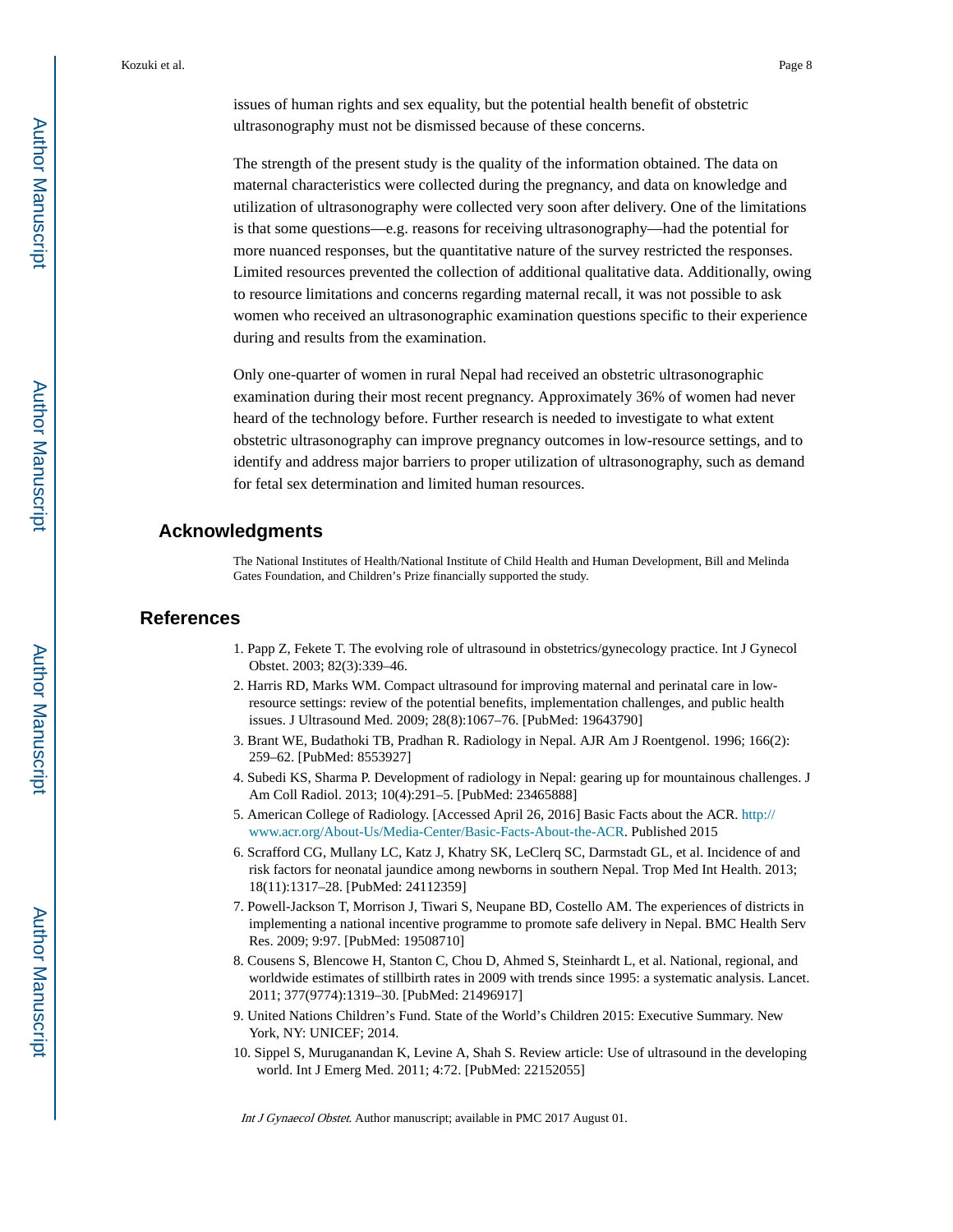- 11. Shah SP, Epino H, Bukhman G, Umulisa I, Dushimiyimana JM, Reichman A, et al. Impact of the introduction of ultrasound services in a limited resource setting: rural Rwanda 2008. BMC Int Health Hum Rights. 2009; 9:4. [PubMed: 19327157]
- 12. Geerts L, Theron AM, Grove D, Theron GB, Odendaal HJ. A community-based obstetric ultrasound service. Int J Gynecol Obstet. 2004; 84(1):23–31.
- 13. Adler D, Mgalula K, Price D, Taylor O. Introduction of a portable ultrasound unit into the health services of the Lugufu refugee camp, Kigoma District, Tanzania. Int J Emerg Med. 2008; 1(4): 261–6. [PubMed: 19384640]
- 14. Rijken MJ, Lee SJ, Boel ME, Papageorghiou AT, Visser GH, Dwell SL, et al. Obstetric ultrasound scanning by local health workers in a refugee camp on the Thai–Burmese border. Ultrasound Obstet Gynecol. 2009; 34(4):395–403. [PubMed: 19790099]
- 15. Rijken MJ, Gilder ME, Thwin MM, Ladda Kajeechewa HM, Wiladphaingern J, Lwin KM, et al. Refugee and migrant women's views of antenatal ultrasound on the Thai Burmese border: a mixed methods study. PLoS One. 2012; 7(4):e34018. [PubMed: 22514615]
- 16. McClure EM, Nathan RO, Saleem S, Esamai F, Garces A, Chomba E, et al. First look: a clusterrandomized trial of ultrasound to improve pregnancy outcomes in low income country settings. BMC Pregnancy Childbirth. 2014; 14:73. [PubMed: 24533878]
- 17. Brunette, W.; Gerard, W.; Hicks, MA.; Hope, A.; Ishimitsu, M.; Prasad, P., et al. Portable antenatal ultrasound platform for village midwives. Proceedings of the First ACM Symposium on Computing for Development; London: Association for Computing Machinery; 2010.
- 18. Gammeltoft T, Nguyen HT. The commodification of obstetric ultrasound scanning in Hanoi, Viet Nam. Reprod Health Matters. 2007; 15(29):163–71. [PubMed: 17512387]
- 19. Bashour H, Hafez R, Abdulsalam A. Syrian women's perceptions and experiences of ultrasound screening in pregnancy: implications for antenatal policy. Reprod Health Matters. 2005; 13(25): 147–54. [PubMed: 16035608]
- 20. Gonzaga MA, Kiguli-Malwadde E, Businge F, Byanyima RK. Utilisation of obstetric sonography at a peri-urban health centre in Uganda. Pan Afr Med J. 2010; 7:24. [PubMed: 21918711]
- 21. Tautz S, Jahn A, Molokomme I, Gorgen R. Between fear and relief: how rural pregnant women experience foetal ultrasound in a Botswana district hospital. Soc Sci Med. 2000; 50(5):689–701. [PubMed: 10658849]
- 22. Center for Research on Environment Health and Population Activities. Sex selection: pervasiveness and preparedness in Nepal. 4th Asia Pacific Conference on Reproductive and Sexual Health and Rights; Kathmandu: United Nations Population Fund; 2007.
- 23. Chigbu CO, Odugu B, Okezie O. Implications of incorrect determination of fetal sex by ultrasound. Int J Gynecol Obstet. 2008; 100(3):287–90.
- 24. Mensah YB, Nkyekyer K, Mensah K. The Ghanaian woman's experience and perception of ultrasound use in antenatal care. Ghana Med J. 2014; 48(1):31–8. [PubMed: 25320399]
- 25. Ganatra B. Maintaining access to safe abortion and reducing sex ratio imbalances in Asia. Reprod Health Matters. 2008; 16(31 Suppl):90–8. [PubMed: 18772089]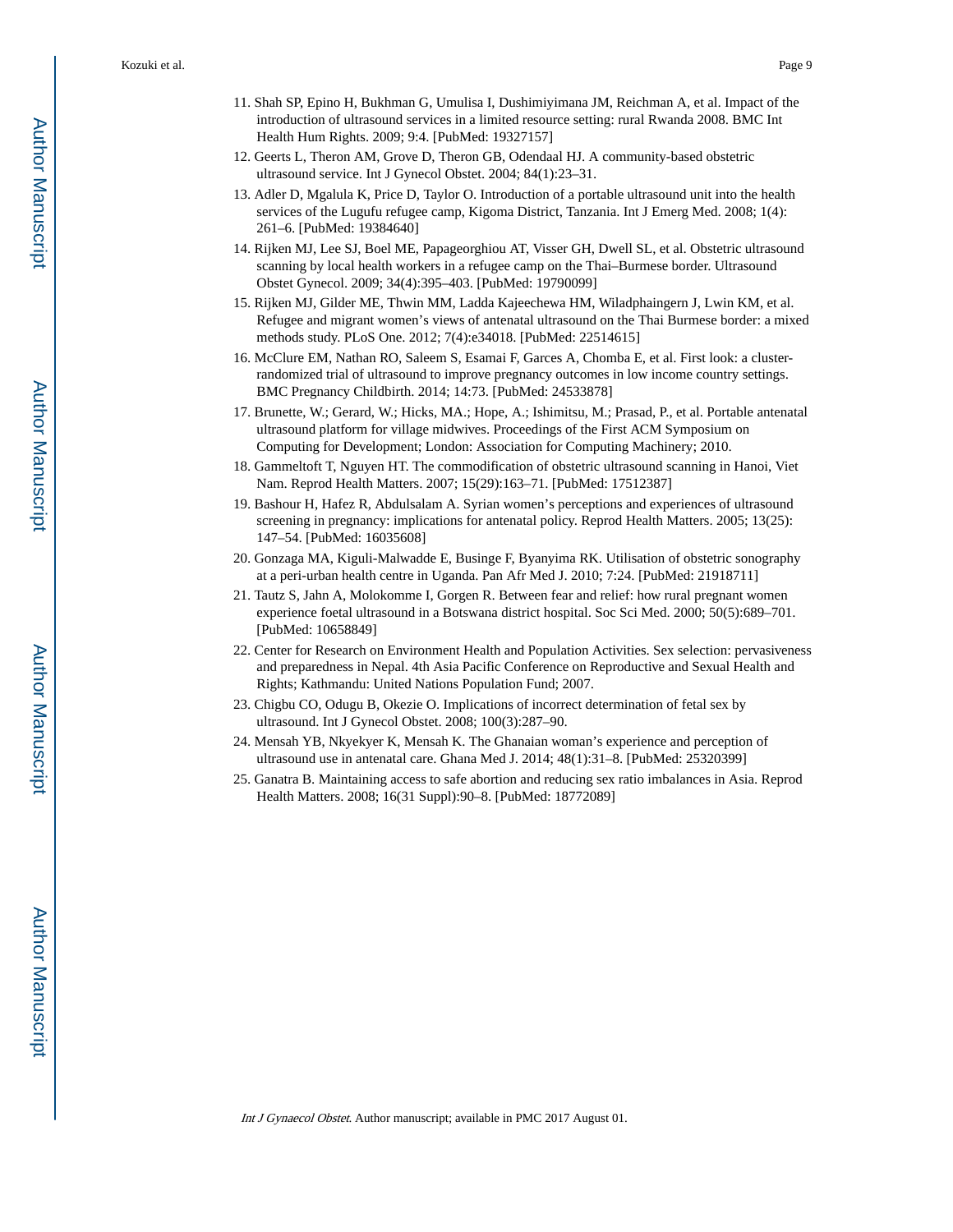# **Synopsis**

In rural Nepal, one-quarter of women received an ultrasonographic examination during their most recent pregnancy. Parental education and maternal age were predictors of ultrasonographic examination.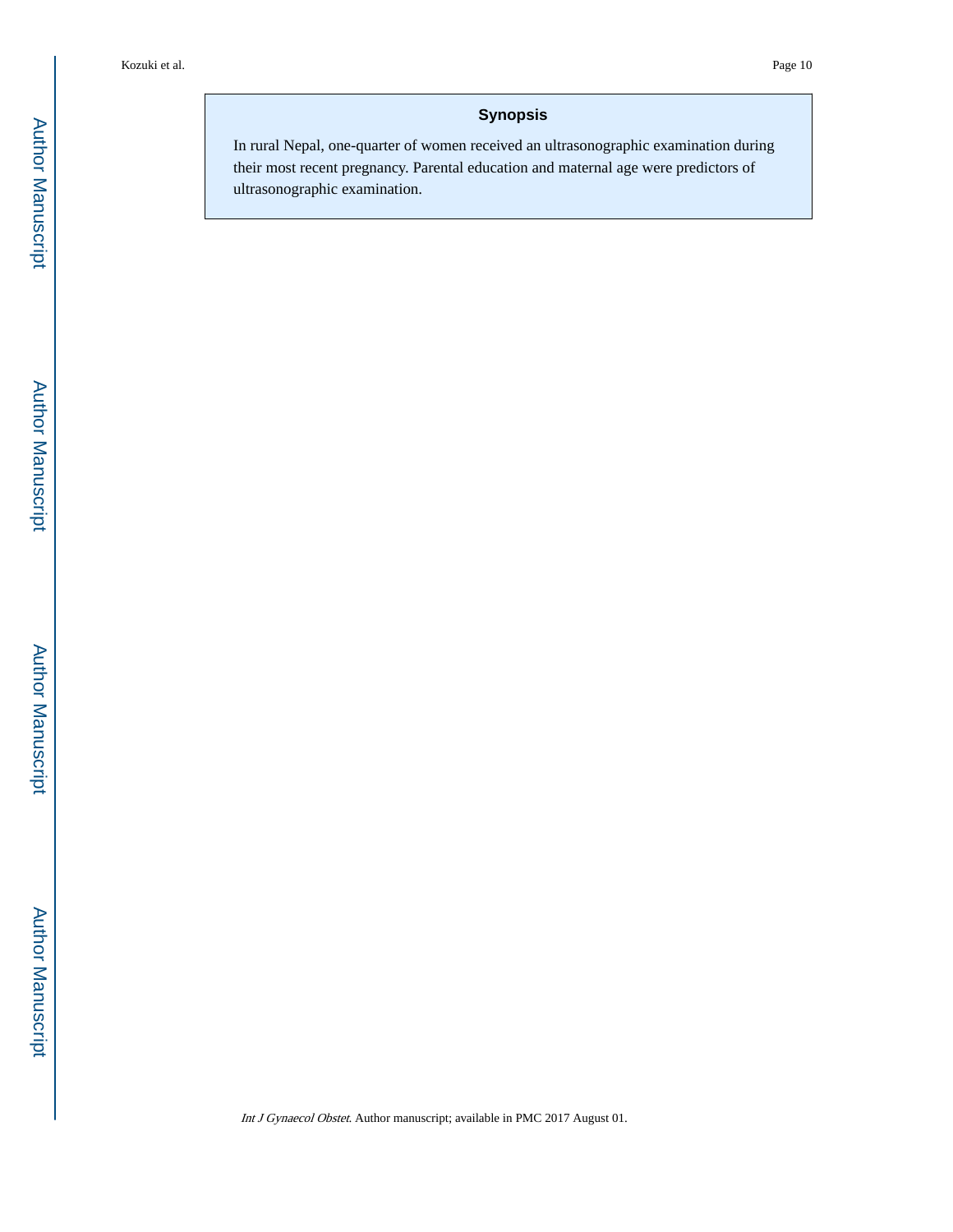#### **Table 1**

#### Characteristics of included mothers.

| <b>Characteristic</b>                              | Value <sup>a</sup> |
|----------------------------------------------------|--------------------|
| No. of prenatal visits during pregnancy $(n=6175)$ | $1.6 \pm 0.8$      |
| $\overline{0}$                                     | 1081 (17.5)        |
| $\mathbf{1}$                                       | 812 (13.1)         |
| $2 - 4$                                            | 3816 (61.8)        |
| 5                                                  | 466 (7.5)          |
| Maternal education, y (n=6181)                     | $2.5 \pm 4.1$      |
| $\theta$                                           | 4230 (68.4)        |
| $1 - 6$                                            | 664 (10.7)         |
| $7 - 10$                                           | 957 (15.5)         |
| 11                                                 | 330 (5.3)          |
| Husband's education, y (n=6177)                    | $4.7 \pm 4.6$      |
| $\theta$                                           | 2490 (40.3)        |
| $1 - 6$                                            | 1379 (22.3)        |
| $7 - 10$                                           | 1703 (27.6)        |
| 11                                                 | 605(9.8)           |
| Amount of land owned, katta $(n=6168)^{b}$         | $16.4 \pm 31.1$    |
| $\leq$ 1                                           | 1831 (29.7)        |
| 1                                                  | 4337 (70.3)        |
| Housing $(n=6164)$                                 |                    |
| Mainly thatch, grass, and/or branches              | 4122 (66.9)        |
| Mainly wood, cement, and/or brick                  | 2042 (33.1)        |
| Maternal age, y (n=6182)                           | $23.3 \pm 4.8$     |
| ${<}18$                                            | 520 (8.4)          |
| 18 to $<$ 35                                       | 5492 (88.8)        |
| 35                                                 | 170(2.7)           |
| Gravidity (n=6182)                                 | $1.7 \pm 1.7$      |
| First pregnancy                                    | 1761 (28.5)        |
| 1-3 previous pregnancies                           | 3605 (58.3)        |
| 4 previous pregnancies                             | 816 (13.2)         |
| Sex of previous children $(n=6181)$                |                    |
| 1 live-born sons                                   | 2773 (44.9)        |
| 0 live-born sons, $1-2$ live-born daughters        | 1222 (19.8)        |
| 0 live-born sons, 3 live-born daughters            | 246 (4.0)          |
| No previous live-born children                     | 1940 (31.4)        |

 $\alpha$ Values are given as mean  $\pm$  SD or number (percentage).

 $b<sub>1</sub>$  katta is equivalent to approximately 338 m<sup>2</sup>.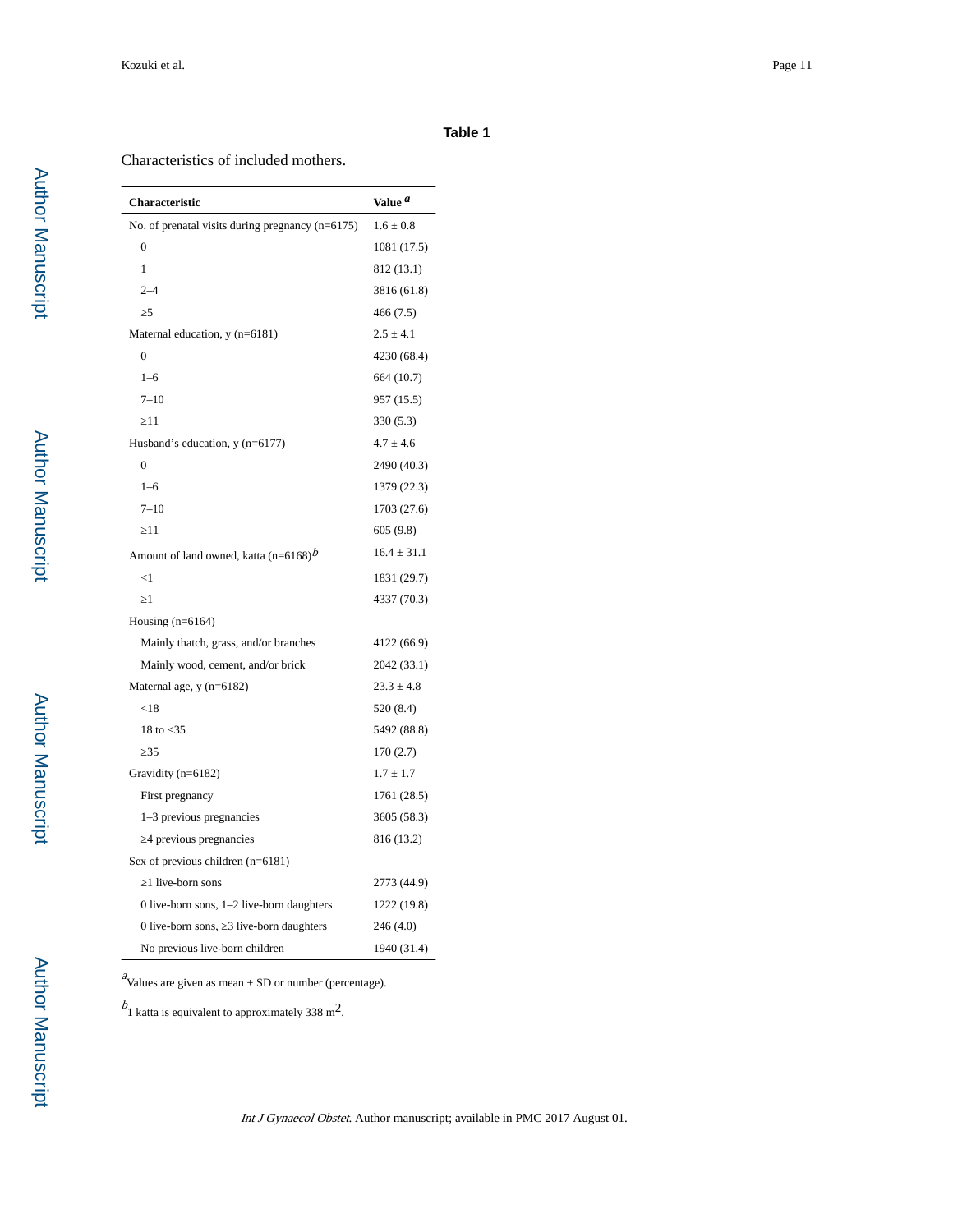L,

#### **Table 2**

Knowledge of ultrasonography among included mothers (n=6182).

| <b>Ouestion</b>                                                                  | No. (%)     |
|----------------------------------------------------------------------------------|-------------|
| Have you heard of ultrasonography/video X-ray before?                            |             |
| No                                                                               | 2220 (35.9) |
| Yes                                                                              | 3962 (64.1) |
| What is it for $2^a$                                                             |             |
| Baby's health                                                                    | 1566 (39.5) |
| Mother's health                                                                  | 1224 (30.9) |
| Fetal position                                                                   | 2868 (72.4) |
| Fetal sex                                                                        | 1539 (38.8) |
| From whom did you hear about it? <sup><i>a</i></sup>                             |             |
| Family                                                                           | 2208 (55.7) |
| Neighbor/friend                                                                  | 2622 (66.2) |
| Traditional birth attendant/chamain b                                            | 178(4.5)    |
| Community health volunteer                                                       | 196(4.9)    |
| Local doctor (not certified)                                                     | 369 (9.3)   |
| Auxiliary nurse midwife/health assistant/community medical assistant/staff nurse | 502 (12.7)  |
| Qualified doctor                                                                 | 565 (14.3)  |

 $\alpha$ <sup>d</sup>Up to three can be selected.

 $b$ <br>Individuals not formally trained in health work who take on some childbirth-related duties (e.g. cutting the umbilical cord and massaging the neonate).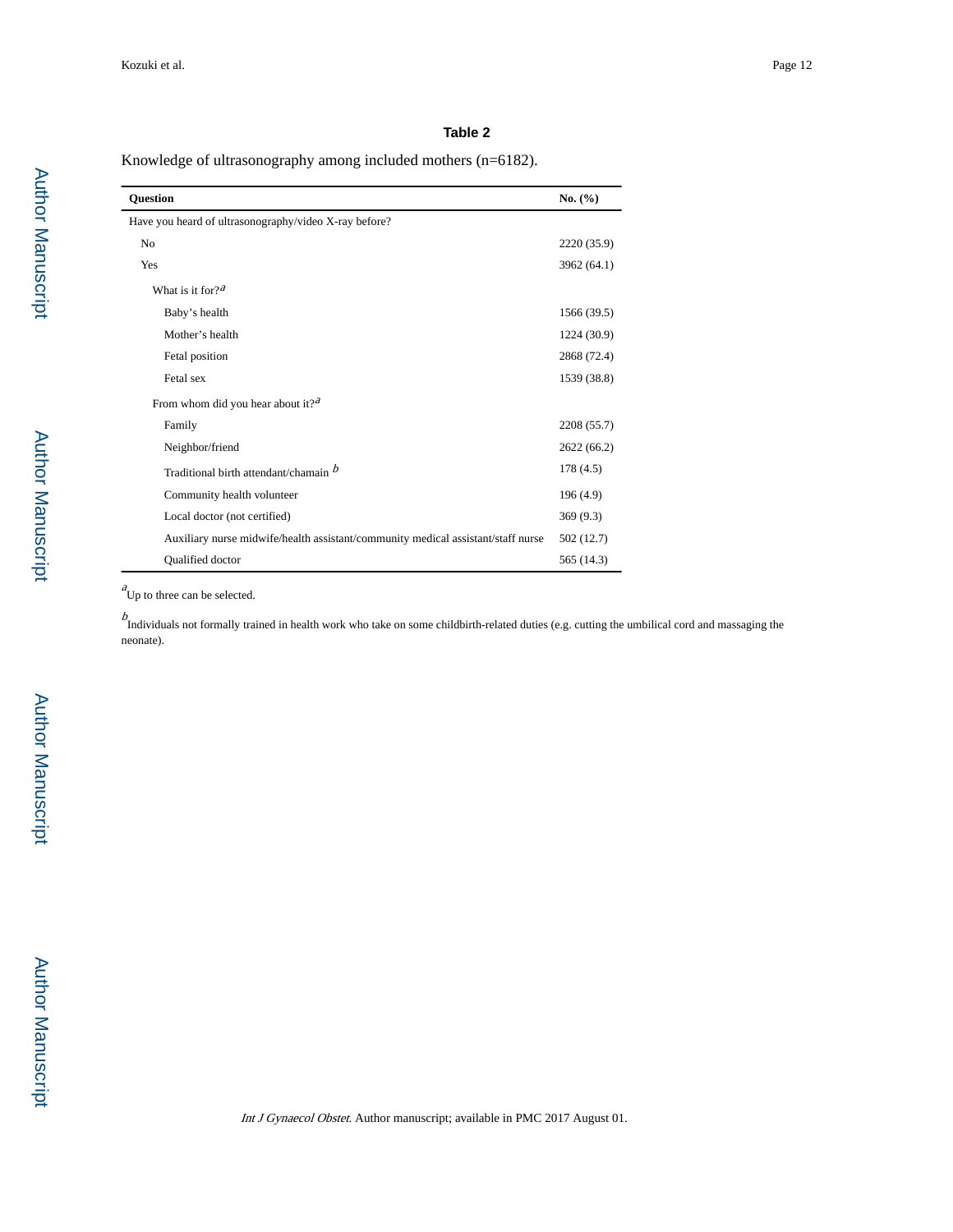#### **Table 3**

#### Use of obstetric ultrasonography.

| <b>Ouestion</b>                                                                           | No. of respondents | % of women who had an<br>ultrasonographic<br>examination $(n=1630)$ | % of all women<br>interviewed $(n=6072)^{d}$ |
|-------------------------------------------------------------------------------------------|--------------------|---------------------------------------------------------------------|----------------------------------------------|
| How many ultrasonographic examinations were received<br>during the most recent pregnancy? |                    |                                                                     |                                              |
| $\mathbf{0}$                                                                              | 4442               |                                                                     | 73.2                                         |
| 1                                                                                         | 1011               | 62.0                                                                | 16.7                                         |
| 2                                                                                         | 398                | 24.4                                                                | 6.6                                          |
| 3                                                                                         | 141                | 8.7                                                                 | 2.3                                          |
| 4                                                                                         | 61                 | 3.7                                                                 | 1.0                                          |
| 5                                                                                         | 12                 | 0.7                                                                 | 0.2                                          |
| 6                                                                                         | 7                  | 0.4                                                                 | 0.1                                          |
| Reason for having sought ultrasonographic examination                                     |                    |                                                                     |                                              |
| Advised by doctor                                                                         | 564                | 34.6                                                                | 9.3                                          |
| For the fetus's health                                                                    | 529                | 32.5                                                                | 8.7                                          |
| For the mother's health                                                                   | 515                | 31.6                                                                | 8.5                                          |
| To determine the position of the fetus                                                    | 784                | 48.1                                                                | 12.9                                         |
| To determine fetal sex                                                                    | 111                | 6.8                                                                 | 1.8                                          |
| Where was the most recent ultrasonographic examination<br>conducted?                      |                    |                                                                     |                                              |
| Within the district                                                                       | 819                | 50.2                                                                | 13.5                                         |
| Birganj (3-4-h drive)                                                                     | 238                | 14.6                                                                | 3.9                                          |
| Janakpur (3-4-h drive)                                                                    | 296                | 18.2                                                                | 4.9                                          |
| Kathmandu (6-7-h drive)                                                                   | 36                 | 2.2                                                                 | 0.6                                          |
| Elsewhere in Nepal                                                                        | 55                 | 3.4                                                                 | 0.9                                          |
| India                                                                                     | 165                | 10.1                                                                | 2.7                                          |
| Other                                                                                     | $\overline{4}$     | 0.2                                                                 | 0.1                                          |

 $a$  Excludes 110 women who reported having heard of ultrasonography before but did not provide responses on utilization.